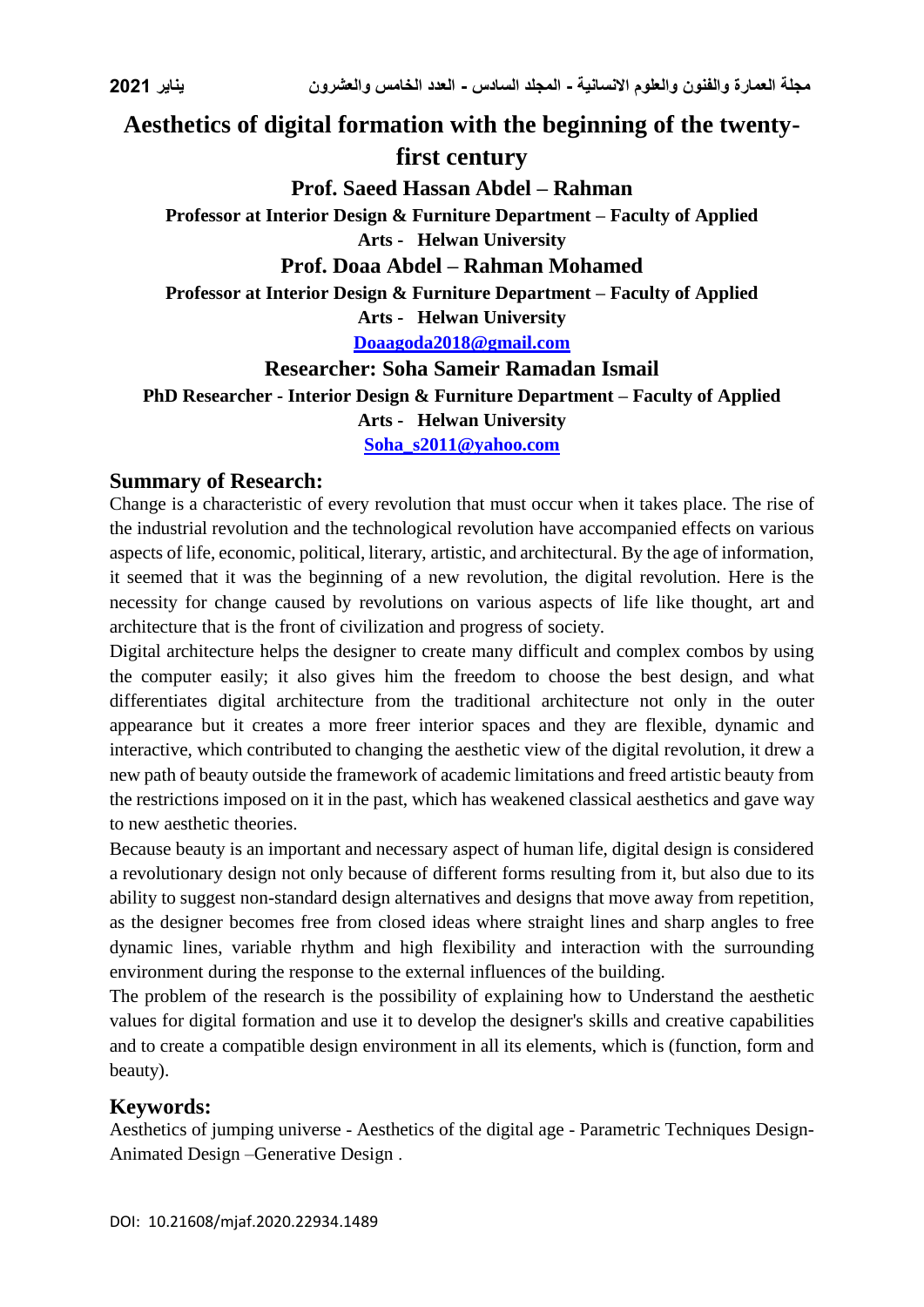#### **Introduction:**

In the middle of the twentieth century and with the beginning of the twenty-first century where the world is experiencing a quantitative and qualitative revolution in the fields of science and technology, and this is accompanied by an increasing decay of the time interval between scientific theories and their technical applications, and the successive development movement has produced architectural forms and products that are contrary to the prevailing patterns and architectural forms, prevailing the role of computing in the field of design (architectural internal). Computing has affected the design form, as the trend began toward a computerassisted formalization algorithm to produce the basic form, which is a single design composed of fonts, where the possibility of producing an infinite number of shapes.

That helped to have a new aesthetic language for the shape and the inner space that accompanies that development works to attract and arouse the interest of the recipient, saturating its senses through any of its sensory perceptions, which helps to increase the interaction between the recipient and the design, and to reach new aesthetic values, the digital form must be identified in the new design pattern.



**Picture No. (1) ... a morphological base consisting of two elements intersecting at specific angles, from which infinite variations of form are derived.**

### **Research problem:**

Modern styles and concepts in (interior - architectural) design are slowly moving away from heritage aesthetics' as the aesthetic design philosophy began to change, through the selection of the initial idea to the final design as a result of the use of technology that the designer uses to implement his design idea, and to create a compatible design environment in all its elements which are represented in (job - shape - beauty). The designer needs to know the aesthetic and formal side, and from here the problem was determined by the following question: What are the aesthetic values of digital formation?

#### **Research objective:**

The research aims to develop the skills and creativity of the designer through studying the new aesthetic values for the digital age.

The research aims to revive the aesthetic values of digital interior design for the twenty-first Century.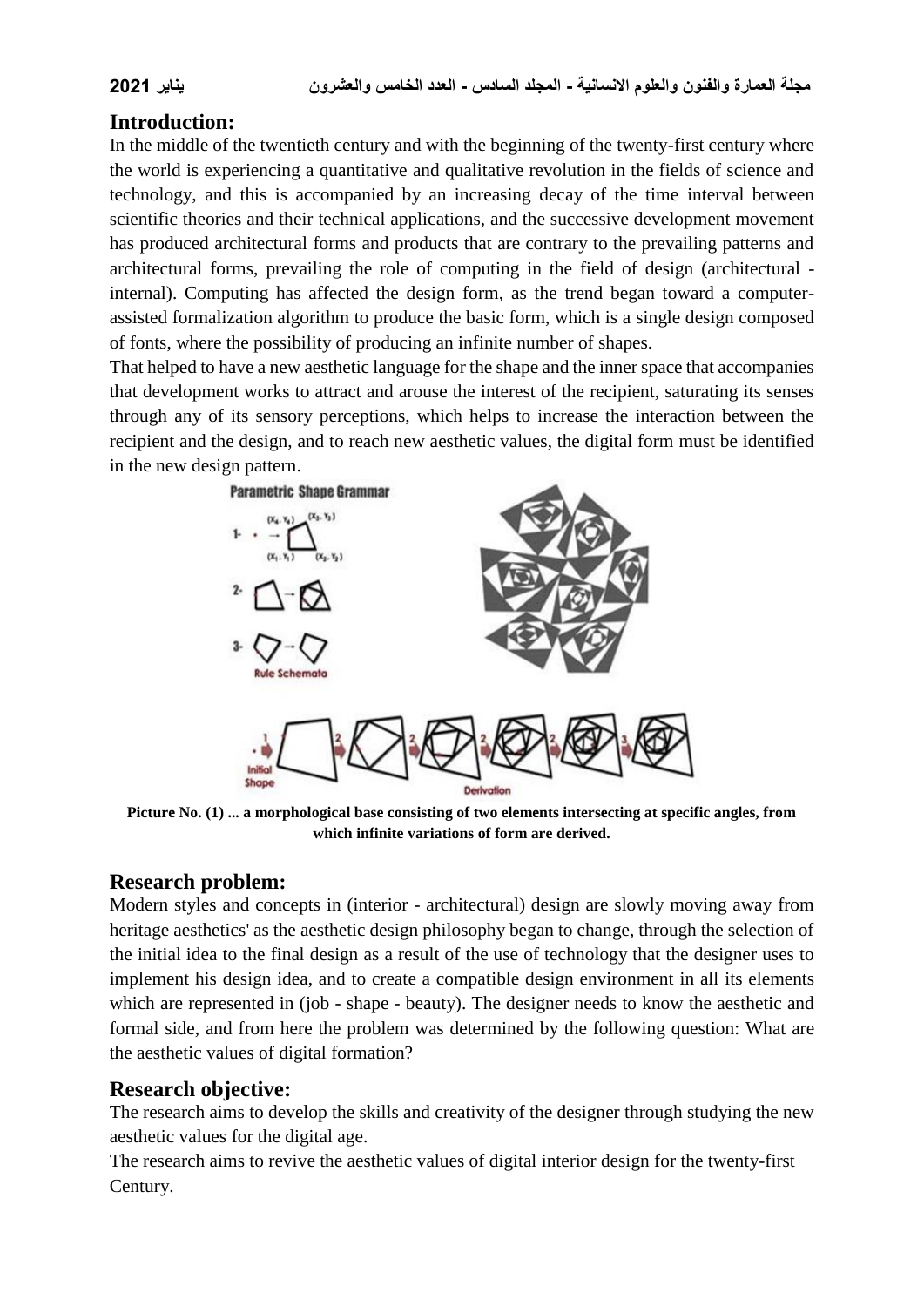### **Research Assumptions:**

The research assumes that studying of developed aesthetic values helps in understanding the digital formations, and reaching a standard that contributes to measuring contemporary design aesthetics to help the designer produce design ideas that meet the aesthetic aspect and serve the field of design (interior - architectural).

#### **Research importance:**

The research contributes to the identification of aesthetic values with the emergence of the era of the digital revolution as a prerequisite for the designer to reach a compatible design. Art is a creative quality that the designer possesses by virtue of the technical expertise that he acquires. As a result of technological and intellectual development, new aesthetic visions emerged that reflect a global viewpoint that suits the twenty-first century.

#### **Research Methodology:**

The research follows the analytical descriptive approach through describing digital formation and analyzing the aesthetic values created for it through analyzing design patterns for the twenty-first century.

### **Form in the new design style:**

The shape depended on the spirit of technology that dominates the age and affects the design and its aesthetics, as the shape has become a product of the behavior and dynamic movement of the strong.

- 1. Change the shape and concept of design.
- 2. Conventional rejection.

### **1. Change the shape and concept of design:**

#### **1.1. Non-digital designs:**

### **A. Design based on Cracking Shapes:**

#### **a.1. Fractal Shapes:**

Fractals are defined as geometric or physical formations with irregular shapes or fragments. It can also be said that they consist of molecules derived at different scales, whether regular or irregular.

#### **a.2. Fluid Fractals :**

They are configurations that depend on the characteristic of curves and smoothness in several directions in terms of the infinite diversity of living organisms, where the smoothness of formation with multiple non-specific curves with a distinct feel.

#### **a.3. Origami Forms:**

They represent ripples and introverted shapes with twists, as the reflection of rigidity, movement, flexibility, balance, static and dynamic, and it produces expressions of life transformations from the immaterial state to its various forms.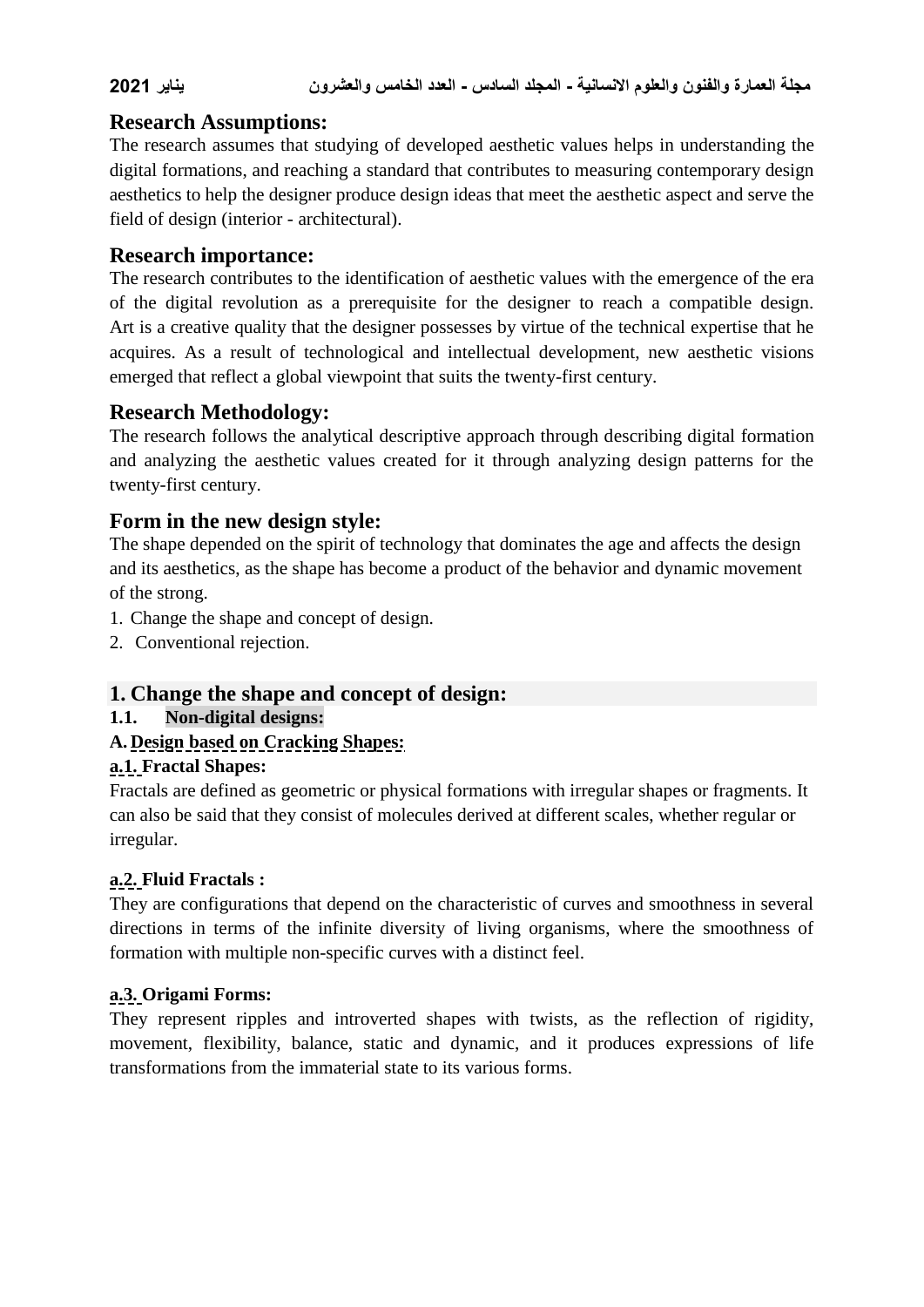#### **B. Isomorphic Design:**

Depends on the blob forms. Blob Forms are spherical shapes as a basis for formation, using digital forming processes where two or more two bodies are combined with different sizes and this difference determines how they fit together.

#### **C. Metamorphic Shapes**

Where formation depends on the sudden changes of the universe and interactions with cosmic phenomena and disasters such as landslides, cracks, earthquakes, volcanoes, and floods, where they are represented by highly broken lines and shapes, and depend on known solids such as cube, pyramid, and cylinder and do not depend on curves.

#### **D. Topological formation:**

This type of design is based on the exploitation of the non-Euclidean engineering topology in creating new design formulations, and it is characterized by the use of complex and extended curved lines to make more complex configurations.

### **E. Geological Forms:**

These are formations associated with the earth and the forces emanating from it, and geological metaphor, which are linked to urban design and coordination of the general site.

#### **F. A- Shape-based design in biological nature**

 Shapes in nature are appropriate to perform a specific function that includes several functions that are interfering without compromising the ecosystem.

 Shapes in nature are based on ideal principles of energy use without disrupting the ecosystem.

• Shapes in nature are able to adapt to environmental variables.



**The Picture No. (1) ... design of the Exploratory Center for Children was designed by Henning Larsen in Damascus in 2012. The building was inspired by the shape of the Damask Rose, and this type of structure was chosen to take advantage of the emptying of the petals of the flower and the work of emitting light in the interior spaces. On inclined concrete columns, the character looks similar to the petals connected by metal structures.**

### **1.2. Designs stemming from a digital idea (where the change from the form's work to the search for the shape):**

Where its role is limited by setting a set of mathematical values that result in different formative properties.

#### **A. Parametric Techniques:**

It is a Parametric Techniques-based design, and the designer develops

**Picture No. (2) ... the parametric design of Harbin Cultural Island Project.**



Scripting programming that enables him to control the form of the final formulation to reach an infinite number of design alternatives.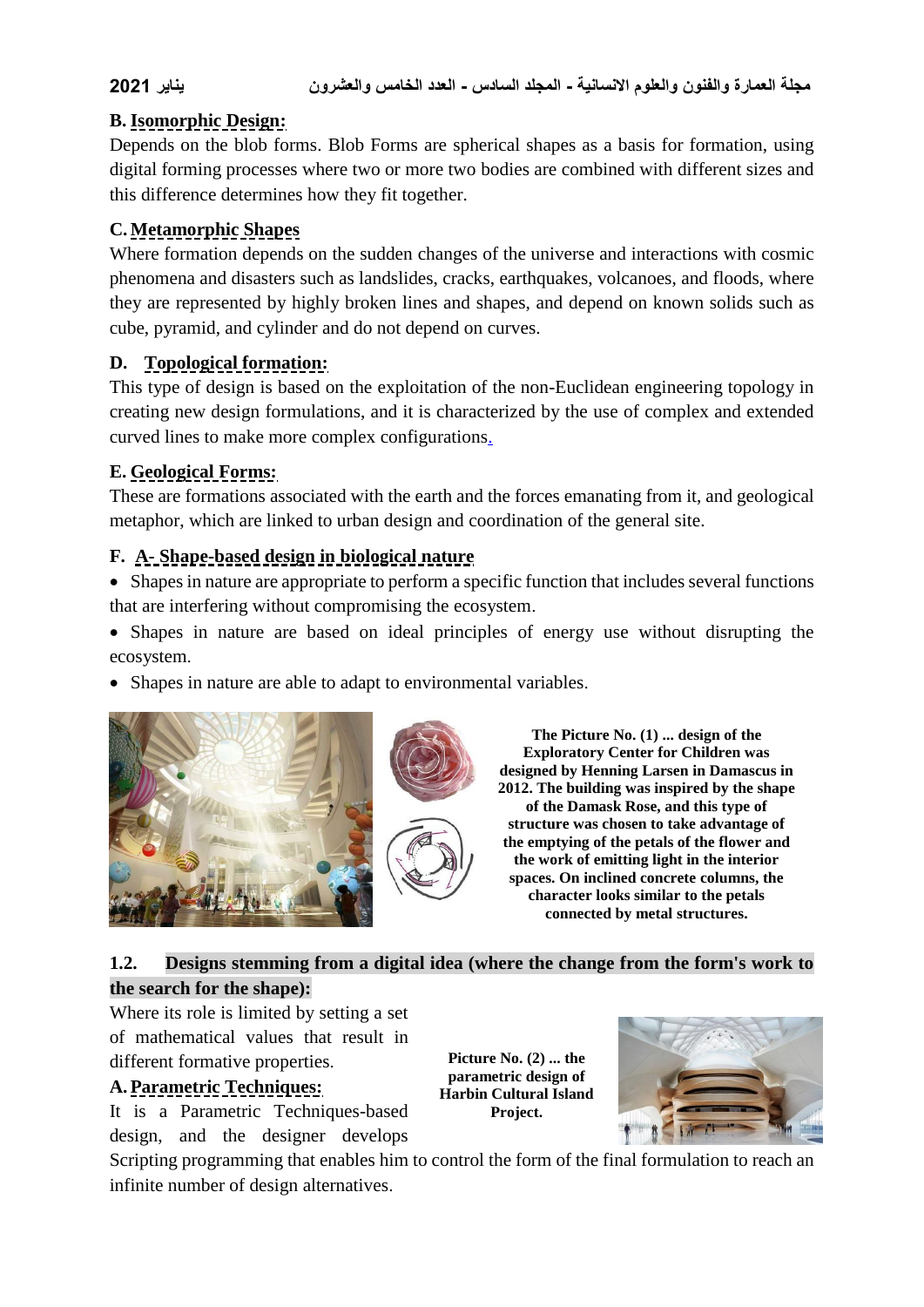#### **B. Animated Design:**

Where the generation of shapes in a digital environment is affected by a hypothetical force simulated by one of the natural forces, such as the force of the wind, for example, or as the movement of users to a vacuum or sunlight

> **Picture No. (3) BMW Pavilion project designed by Bernhard Franken in Germany 2000 AD - where the idea of architectural space was generated using the strength of sunlight t, which produces effects on plastic surfaces on it.**



#### **C. Generative Design:**

The reproductive or evolutionary model depends on the designer's control of the genetic gene responsible for determining morphological formulation through a series of models that the designer develops according to the simulation of the environment.



**Picture No. 3 .... From the left, the photo shows the details of pollen grains using an electron microscope, all the way to using the digital design for a real ceiling design by Alberto T. Estevez..**

### **2. Conventional rejection:**

- A.Change the coordinates of the shape (free design).
- B. Resorting to unfamiliar forms.
- C. Colliding Volumes.
- D. Design contrast.
- E. Intangible electronic spaces.

# **Aesthetic values introduced for the new design shape:**

#### **A. Aesthetics of the jumping universe:**

 Dynamism: It emerged as a result of the evolutionary nature of the universe, and it gives the recipient a sense of permanent motion and continuity of formation.

 Extension and development: It is due to the continuous cosmic expansion and development, where the continuous cosmic transformation and change of the aesthetics of movement and growth.

• Unity and continuity: The universe is based on unity and continuity, from its smallest elements to the largest, where we find human and animal forms despite the multiplicity of its parts, but the formation is a brain that controls all of them to work in continuity.

 Surprise and mutation: It is the result of rapid changes that are related to the occurrence of genetic mutations and non-linear transitions.

- Partial mutations.

- Great mutations.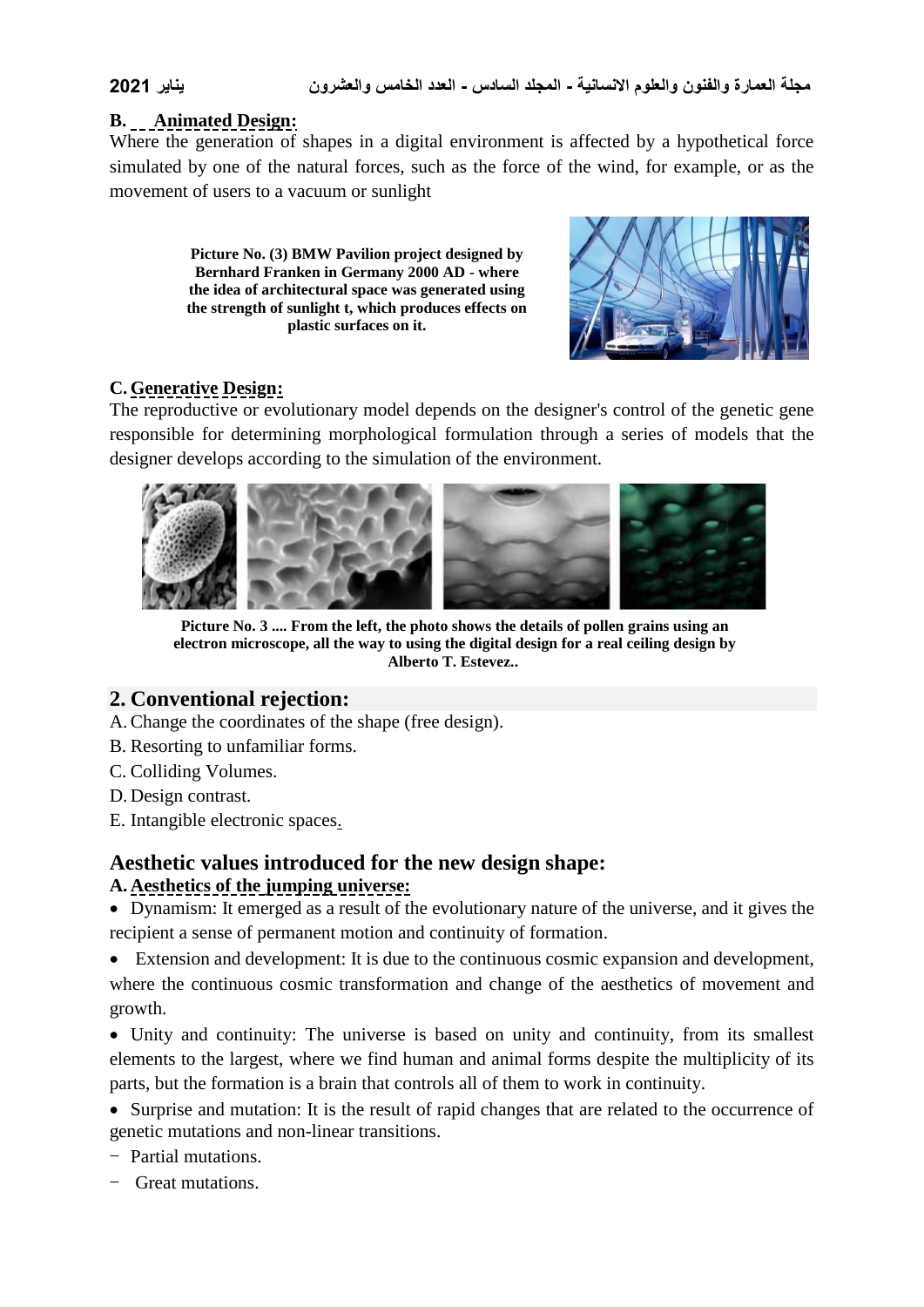#### **مجلة العمارة والفنون والعلوم االنسانية - المجلد السادس - العدد الخامس والعشرون يناير 2021**

 Ambiguity: where mystery is considered one of the secrets of the creation of the universe and the secret of its greatness, and the complexity comes as a result of the regularity of natural formations by itself during its various transformations.

• Flexibility: which emits from the energy of the latent form, and the elasticity of the shape is directly proportional to development and complexity.



Picture No. (4) ... The design of the Haider Arif Center for Zaha Hadid in Baku city. The design is similar to a wave that rises from the ground to the sky and then descends in varying proportions. The design lines suggest dynamism and development.

#### **B. Aesthetics of the digital age**

 Dynamic: Shows the result of movement and the constant change of interactive surfaces provided by digital technologies and virtual reality architecture.

 Interaction: Interaction is one of the values of the digital age that did not exist in the traditional design output. Media surfaces and digital screens provide a kind of interaction between design and receiver, to become responsive and interactive design.

 Diversity and change: Diversity and change arise as a result of changing the formal and color content of media surfaces and digital screens as a result of optical technologies.



**Picture No. (5) ... shows an interactive wall of St. Luke's Hospital, Kansas City 2011 AD - where the dynamics and interaction emerge as a result of a multi-touch interaction as the design changed from a traditional wall to an interactive wall with a variety of formation.**

 Dynamic equilibrium: equilibrium in the digital age is associated with movement and the abandonment of stillness as the design parts flow through the values of transformation and breaking symmetry to share among themselves to maintain the balance of the overall formation, and exit from the static state and the static stability resulting from classic symmetry.

 Variable rhythm: The rhythm was related as a result of parametric and fractal formations that are characterized by repetitive units which are repeated according to a varied rhythm of variable measurement and direction.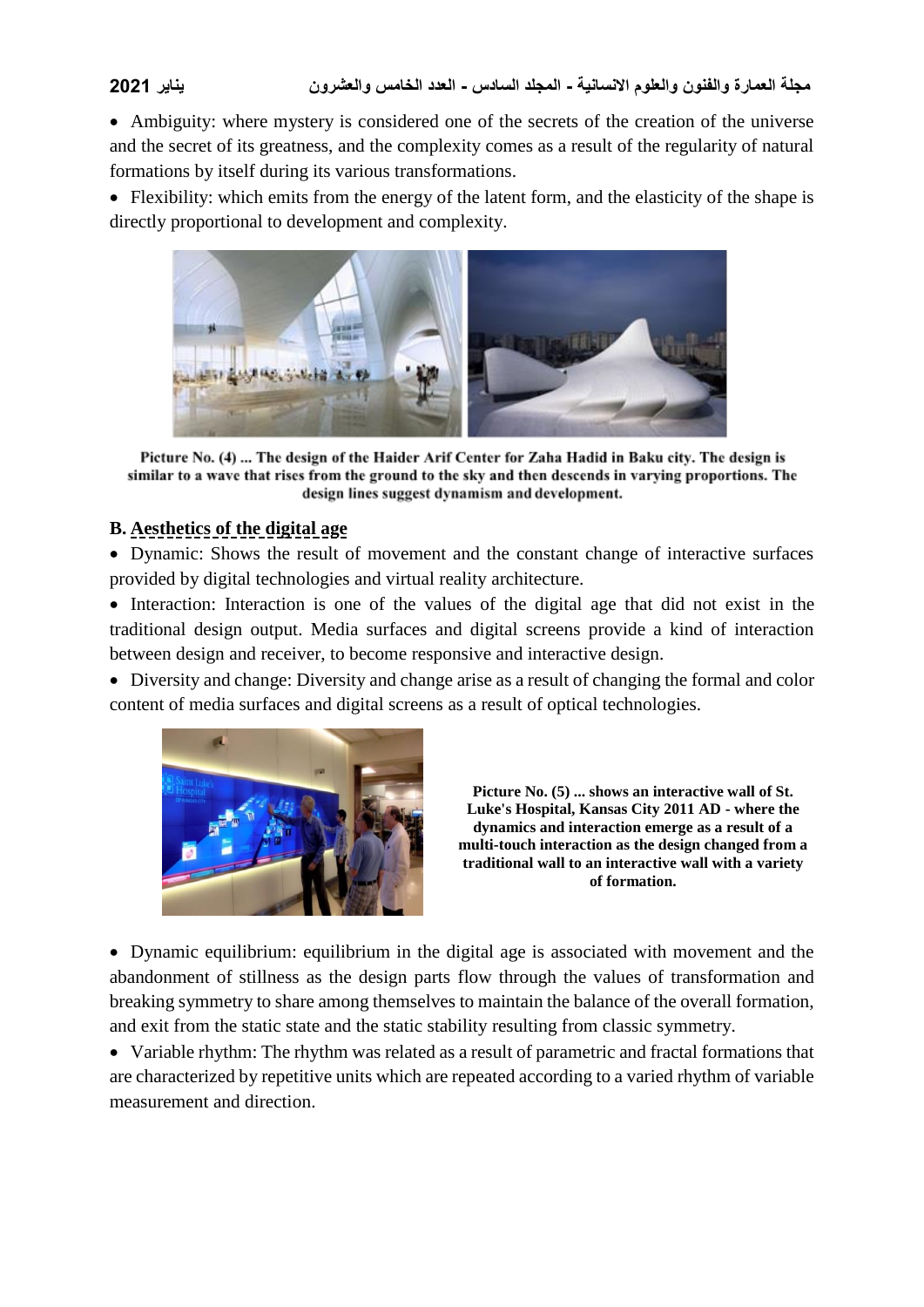• Inconsistency and transformation: It emerged as a result of the liberation from standard autism and the resort to colliding blocks that contributed to the formation of structural diversification and variation in movement trends.

**Picture No. 6) ... shows O-14 Tower, Dubai 2010, designed by Razer Office - where the changing rhythm appears due to the diversity of sizes of the fractal units that cover the building.**



#### **Results:**

• Nonlinearity is one of the most prominent features of digital formation, where the vocabulary of formation has been characterized by a tendency to bend, break, ripple, and the appearance of flat, topological, and other surfaces.

 Aesthetic values have changed in the modern era, where the concept of a special beauty resulting from the cosmic nature and digital techniques is the biggest supporters in shaping digital aesthetics.

• The aesthetic view in the digital age shifts from calm and simplicity to dynamism and complexity, where the tendency is to aesthetic visions that criticize the principles of calm, simplicity and formal equilibrium, to call for dynamism, energy and dynamic interactivity characterized by the dynamic and turbulent nature of the age.

• The strength of the technical impulse appeared in controlling the design process in the digital age, which resulted from forms stemming from a digital idea such as design based on variables - reproductive design - mobile design that contributed to enriching the developed aesthetic values.

### **Recommendations:**

 The designer must see all that is new and not separate from modern science, in order to achieve a design characterized by aesthetic values, creativity and modernity.

 Beauty is proportional according to the taste of the recipient and according to the direction that he belongs to, where the different characteristics of society and the circumstances of the age, so what is beautiful now will not become so after a month according to contemporary interpretations, and therefore the designers of the digital age must not separate from the cultural and environmental dimension of their society.

### **References:**

 Esmail, ola Mohamed Sameir (D) - el tasmim el dakaly bayn alnazarit w el etkahat elmoasra – dar elkotb elmasriya – eltaba elola- 2017.

 Hadad, Ahmed Taleb Hamed – El Magala El iraquia lhandas El amara – El gama El Tknologyia – Mogald 28 – EL Adad ( 1-2)-2014.